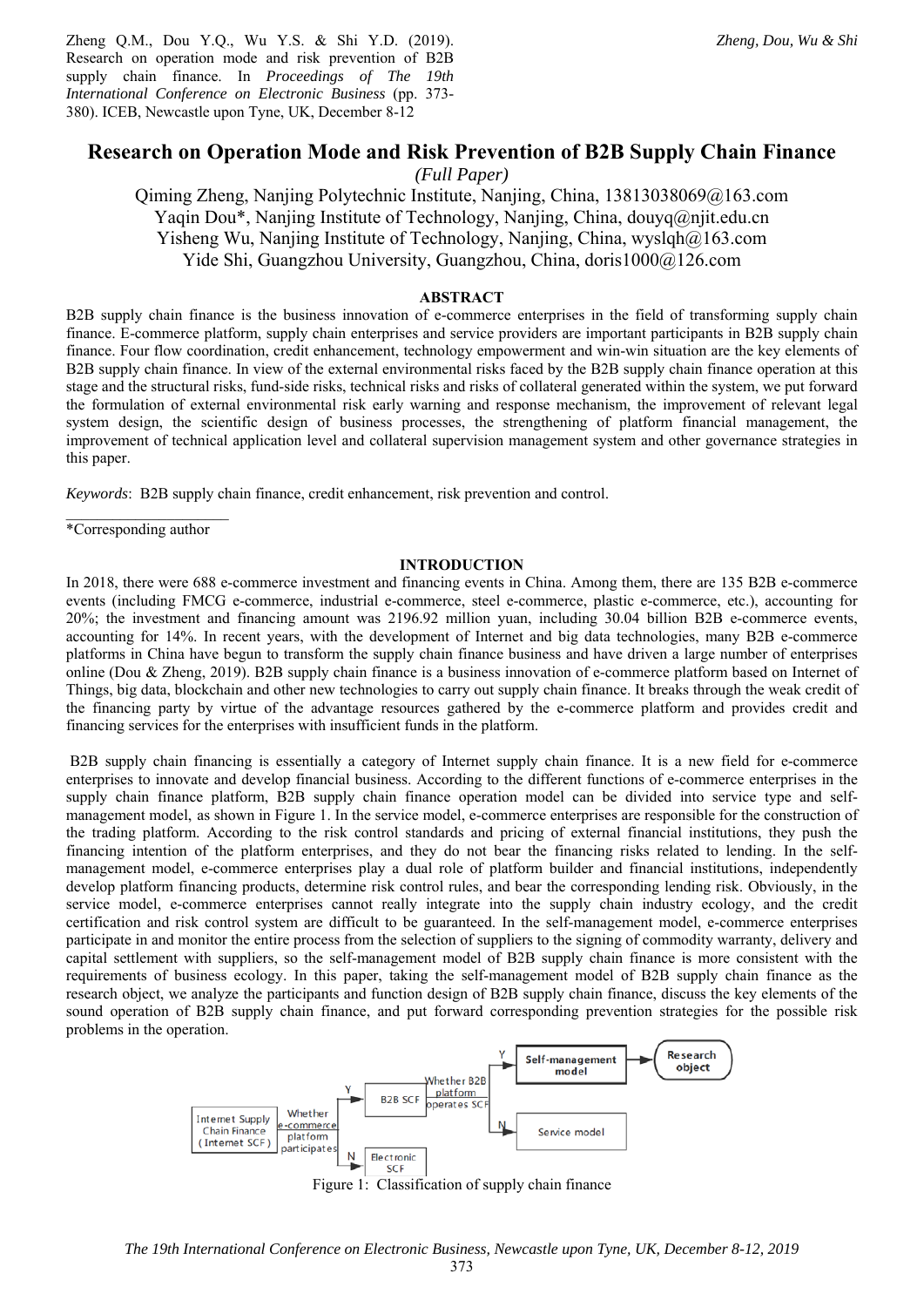# **OPERATIONAL DESIGN OF B2B SUPPLY CHAIN FINANCE**

Under B2B supply chain finance, e-commerce enterprises rely on the new generation of IT technology to build a new supply chain ecosystem, and use their own good credit utilization advantages to introduce credit from banks and other financial institutions, and provide financing services to small and medium-sized micro node enterprises such as suppliers and distributors operating in the platform through the corresponding credit system and risk assessment system. The specialization and platform of participants are the development direction of supply chain finance (Song, 2019). Due to the penetration and utilization of Internet technology, the participants in the B2B supply chain finance system have been greatly expanded. As shown in Figure 2, the upstream suppliers and downstream distributors of the supply chain are no longer the traditional simple chain relationships, but all form a complex cluster network of interaction; the supporters of supply chain finance activities such as governments, financial institutions and logistics organizations also present comprehensive and complex errors The benefit related relationship, and thus derived more service channels, and these functional relationships can also provide reliable mutual confirmation for the operation of B2B supply chain finance, greatly reducing the operational risk of the platform business. In the complex network system structure, e-commerce enterprise is the neural hub. Through the Internet platform, we can master the business flow, capital flow, logistics and information flow of supply chain operation, be familiar with the operation key and pain point of the whole supply chain system, and timely provide the platform enterprise with corresponding supporting services including financing, so that all kinds of economic entities in the system structure can focus on development Its core competitiveness, and then improve the overall competitive advantage of the supply chain network system.



Figure 2: Platform of B2B supply chain finance

#### **Participants And Functions**  *B2B e-commerce enterprise*

B2B e-commerce enterprises are the nerve center of supply chain finance. It masters the business flow, capital flow, information flow and logistics (hereinafter referred to as "four flows") of the entire platform operation. The e-commerce platform is familiar with the key operations and pain points of the entire supply chain system, and leads the network structure, transaction process and element management of the supply chain finance ecosystem. Its main function is to establish information bridges for various types of participants, and provide fund matching, credit rating, credit guarantee, payment and settlement and other financial services for node companies in the platform. In addition, B2B e-commerce companies will also rely on their strong business strength and good reputation to introduce government, asset evaluation, logistics organization and other supporters of supply chain finance activities to the platform to provide comprehensive integrated services for SMEs in the supply chain. The B2B e-commerce platform has established a fair and just trading place for the service group, and also created conditions for strategic cooperation of mutual reciprocity between enterprises. Its profit comes from the reduction of information costs, the simplification of work processes, the saving of transaction costs, and the Benefits of value chain integration.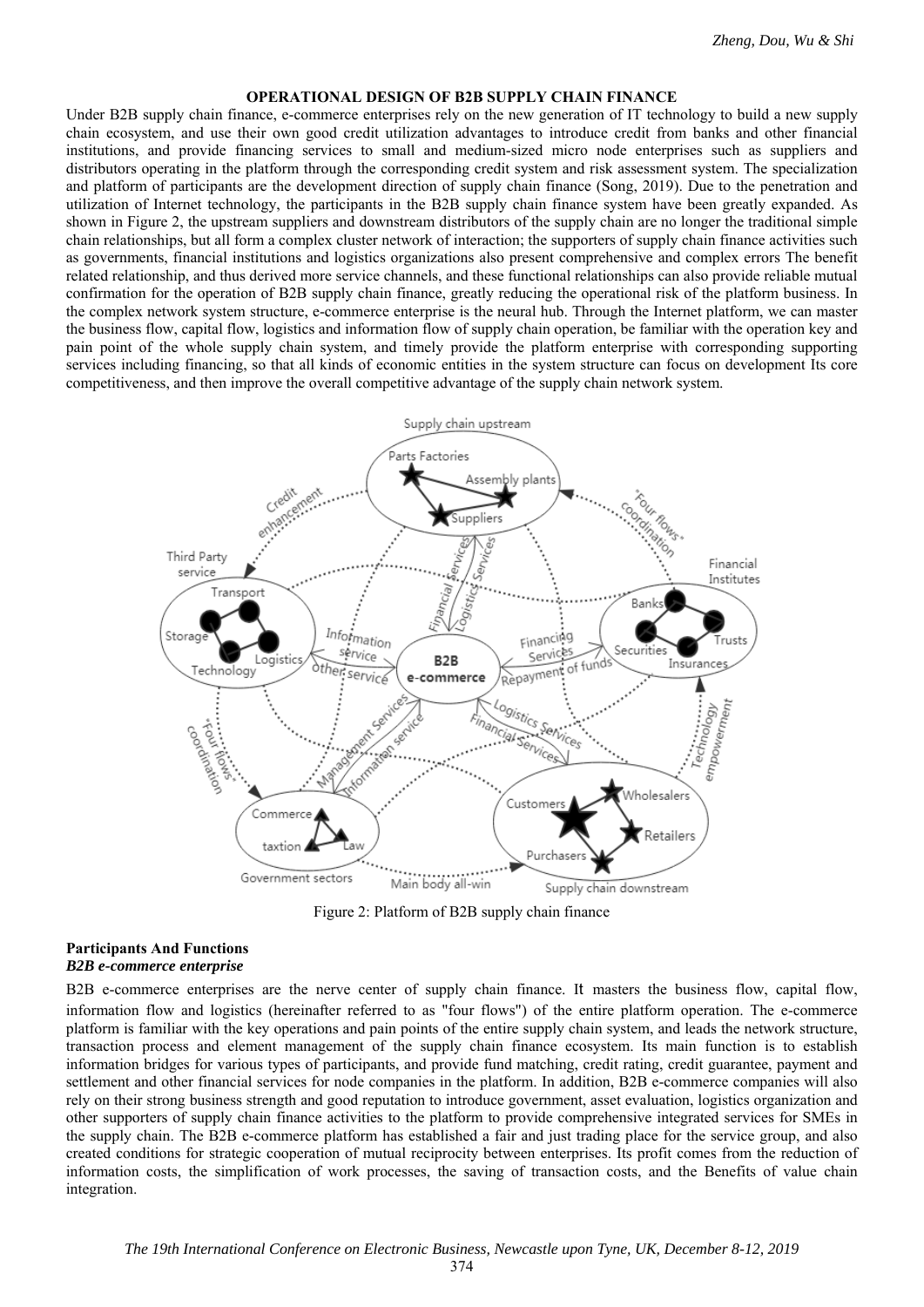# *Supply chain enterprises*

Supply chain enterprises refer to the upstream and downstream enterprises that trade on the B2B platform, and they are also the main objects of supply chain finance services. Under the service support of the platform, supply chain enterprises have formed several horizontal cluster chains and vertical industrial chains. Horizontal cluster chain and vertical industrial chain form an organic coupling between industrial cluster and supply chain. There are many parallel single chain supply chains. These single chains not only include the cooperation between upstream and downstream enterprises, but also the coordination and cooperation between single chains (Liu, Guo, & Li, 2011). It should be noted that in the horizontal cluster chain operation process, e-commerce companies need to innovate the management of the cluster network system, build a common vision for the cluster, enhance the dependence and stickiness of the cluster members on the e-commerce platform, and manage suppliers or distributors The operation process of each horizontal cluster chain enables each cluster to form an orderly industrial division of labor in the platform. In the vertical industrial chain operation process, e-commerce companies need to manage a chain relationship between upstream suppliers and downstream distributors by building a series of contract mechanisms. First of all, it is necessary to conduct on-site inspections of the products of suppliers cooperating in the e-commerce platform, ensure the quality of the platform products from the source, and sign contracts for many links such as supply, pricing, settlement, and delivery; second, use the O2O business model to open The distribution channel ensures that the mall and the O2O showroom products are seamlessly connected, increasing the customer experience and purchasing convenience, and increasing the sales success rate. Promote the efficient operation of vertical value chains through highly cooperative joint actions of upstream and downstream enterprises.

### *Service provider*

Service provider refers to the organization that provides capital, logistics, value evaluation and other services for supply chain enterprises on the platform. Among them, financial institutions provide financial products or services for enterprises, formulate finance service business models and programs; logistics enterprises provide comprehensive third-party logistics services such as custody and supervision of pledged goods, warehousing, transportation, etc., and provide help for financial institutions to more easily grasp various transactions of enterprises. The asset evaluation institution is responsible for the value evaluation of the inventory, intellectual property, financial products and other pledges on the platform. Government departments provide various services for platform enterprises, such as industry and commerce, taxation, customs, etc. These entities together form a platform service chain to provide various services for the supply chain enterprises, which is conducive to the enterprises to focus on their core competitiveness and improve the overall competitive advantage of the supply chain. Service providers form a complex network of service relationships through the platform's sharing mechanism. The service effectiveness of the service chain to supply chain node companies reflects the platform's leading and coordination capabilities to a certain extent. The interaction of horizontal cluster chain, vertical industry chain and service chain has promoted the symbiotic development of the supply chain finance ecosystem and opened up a broad space for B2B supply chain finance business.

### **Key Elements Of Healthy Operation**

# *"Four flows" coordination*

Supply chain finance is based on the supply chain management activities. In the operation of the supply chain, it takes advantage of the overall consideration of the "four flows" of the supply chain (Song & Yang, 2018). The financing organizer provides a series of comprehensive financial services to fund demanders through special financing designs. "Four flows" run through every transaction link of B2B supply chain finance platform. The disordered coordination of "four flows" will lead to the failure of platform transaction design and bring huge risks to supply chain finance. Therefore, timely logistics distribution, compliance of business flow transfer, real and smooth information flow and stable matching of capital flow are important prerequisites for the sound operation of B2B supply chain finance. E-commerce enterprises should actively use block chain, big data, Internet of Things and other new technologies to realize the organic coordination of the "four flows" of the supply chain and create value for the participants of the supply chain.

### *Credit enhancement*

The credit enhancement under the traditional supply chain finance is a one-to-one chain transmission with the help of the good credit resources of the core enterprises to achieve a breakthrough in the weak credit of the small and medium-sized enterprises. The credit of the core enterprises can only be transferred to the upstream and downstream enterprises that directly trade with them. The constraint of credit penetration makes the multi-level SMEs at the long end of the supply chain unable to enjoy the real supply chain finance services (Ye, 2019) Under the B2B supply chain finance mode, through the application of digital technology, the credit advantages of e-commerce platform and core enterprises can be transmitted to several levels of small and medium-sized enterprises that have transactions on the platform. This platform based on credit transmission mode enhances the credit of more financing enterprises and effectively expands the service objects of B2B supply chain finance. In addition, B2B supply chain finance relies on the supply chain ecosystem to achieve a high degree of integration of the three major elements of "e-commerce + supply chain + finance". It can not only play a role in improving the credit of loan companies from all aspects of the supply chain, but also the availability, convenience, and precision of resources flexibly meet the loan quota and financing term requirements of underfunded enterprises.

# *Technology empowerment*

The value of B2B e-commerce platform is mainly reflected in the integration of business transaction information for financial institutions, the establishment of a more accurate and efficient information sharing platform, the optimization of the platform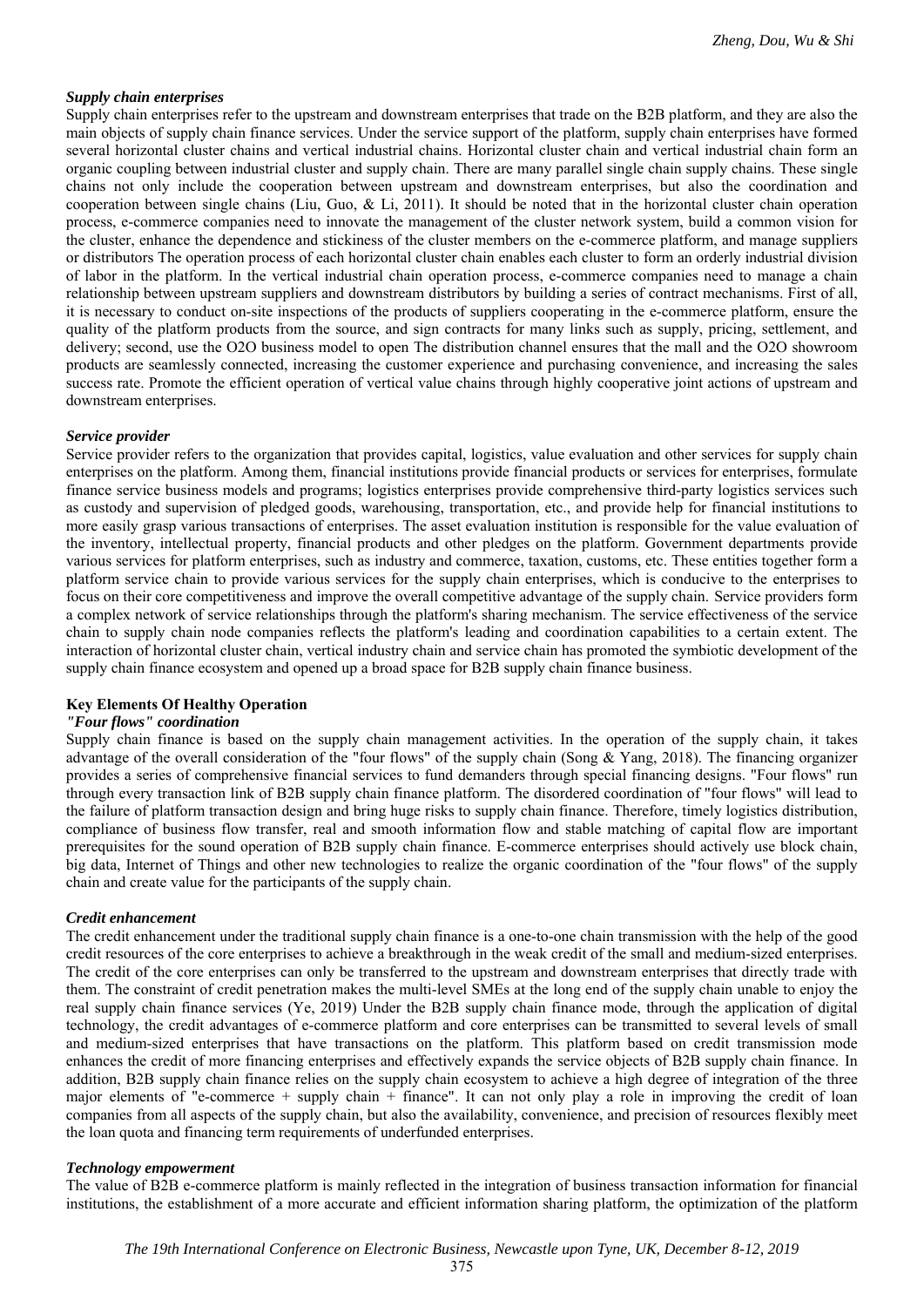itself and the excavation of better customer service (Li & Ma, 2011). The application of blockchain technology can reduce the financial cost and risk of supply chain, expand the service of supply chain finance (Zheng, 2019), and the Internet of things technology can prevent the risk of repeated pledge of movable property (Jiang & Wang, 2019) Therefore, B2B e-commerce platform should pay attention to the penetration application of technology, use digital technology to efficiently collect, analyze and process data and information, establish an open and complete service platform, and ensure a higher supply chain system Efficiency, high performance, high expansion and high security. Through the technical cooperation among the main bodies, we can solve the problem of capital shortage of financing enterprises, develop more new customers for the platform, and improve new profit sources and market segments.

# *Win-win for participants*

As a typical benefit-driven virtual organization model, common interests of supply chain finance mainly due to the reduction of the supply chain's comprehensive financial costs and the stability of supply chain operations brought about by liquidity supplements, and new business profits derived from it (Dou, Bai, &Wu, 2014). Win-win for participants is the ultimate goal of B2B supply chain finance. To achieve a win-win situation for the main body, we need to rely on the coordination of "four flows", credit promotion and technology empowerment. We need to overcome the possible low efficiency caused by the imbalance of power allocation, guard against various opportunism and moral risks, and put an end to the unfair distribution of the main body's interests. Therefore, with the support of information technology, the participants of supply chain must build a high-level information sharing center, a cooperative culture with the highest reputation and a fair and just benefit distribution mechanism to achieve a win-win situation for the participants, and finally promote the sound cycle of supply chain finance ecology.

# **RISK ANALYSIS OF B2B SUPPLY CHAIN FINANCE**

In theory, B2B supply chain finance will achieve win-win cooperation between e-commerce platform and all participants by means of "four flows" coordination, credit enhancement and technology empowerment. However, because the development of B2B supply chain finance in China is still in its infancy, there are some constraints in practice, which increase its operational risk objectively. B2B supply chain finance is a highly comprehensive and high-tech financing mode. It pays more attention to the network structure of the supply chain organization, the supply chain transaction process and the management of the supply chain finance elements. It requires online, batch, efficient and timely credit and financial business processing. Therefore, it puts forward very high requirements for the risk control level of e-commerce platform. Supply chain finance operation risk includes external environment risk, supply chain network risk and supply chain enterprise risk (Jüttner, Peck, & Christopher, 2003).

### **Exogenous Risk**

Exogenous risk, also known as environmental risk, refers to the risk that comes from the outside of the platform and cannot be controlled and managed by the supply chain finance platform, including the risk caused by irresistible factors such as macroeconomic environment, industry environment, legal environment, etc.

### *Economic and environmental risks*

The factors of economic environment mainly include cyclical fluctuation and policy adjustment. The instability of economic activities will affect the survival and development of industry, and then threaten the stability and security of supply chain finance ecology. For example, the decline of steel trade market in the past few years has brought adverse effects on the industry's supply chain finance activities. Most of the service subjects of B2B supply chain finance are small and mediumsized enterprises, whose risk resistance ability is weak, and their profitability tends to fluctuate with the change of macroeconomic environment. At the same time, the government's restrictive policies on the industry will also directly affect the profitability of the industry, further affect the loan direction of banks, and bring credit constraints to platform enterprises.

### *Industry environmental risk*

The development stage of the industry, the competitiveness of the industry and the external support to the industry will affect the decision-making of the B2B supply chain finance participants. For example, industries such as artificial intelligence and new materials are in the early stage of growth, with fast growth speed and large space, but enterprises in this stage of development are prone to face problems such as unstable business conditions and insufficient cash flow; while enterprises in the mature stage, with slow growth speed and small development space, have the advantages of stable business conditions and stable capital flow. Industry competitiveness or competition intensity will also affect the operation and profitability of the industry. There are many competitors in the industry with fierce competition, which means that there are many homogeneous products, such as the Internet, FMCG and other industries. Therefore, B2B supply chain finance business should correctly choose industries with stable environment and avoid industry risks.

### *Legal environment risk*

Legal environment risk is an important aspect that restricts the development of B2B supply chain finance. First of all, China's legislation on future property security is still blank. Most of the B2B supply chain finance models are guaranteed in the form of property option certificate, not real right certificate, but credit guarantee in essence. If one party of the supply chain loses future property due to breach of contract, it will cause credit loss and legal risk (Craighead *et al*., 2007). Secondly, there is no clear law on B2B supply chain compensation in China In the field of finance, the transfer and circulation of e-warehouse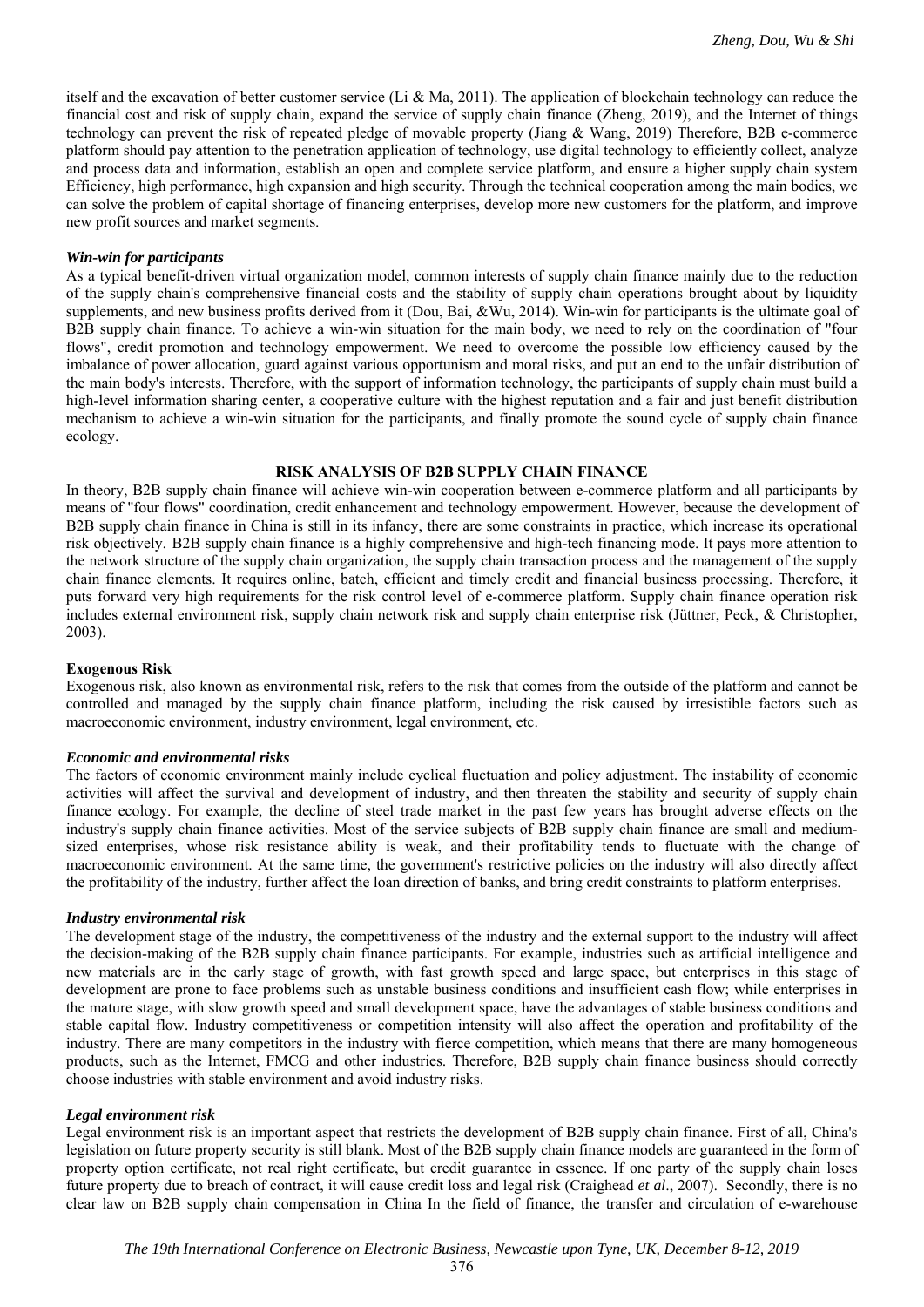receipts are regulated specifically, but in practice, the transfer and circulation of e-warehouse receipts are very frequent and lack of applicable legal basis; in addition, B2B platforms in China rely more on industry autonomy, lack of relevant legal supervision, and the abuse of information by platforms to obtain interests and infringe the rights and interests of other subjects often occur.

# **Endogenous Risk**

Endogenous risk refers to the risk from the enterprise or supply chain network. At present, there are many researches on credit risk and operational risk. Combined with the characteristics of B2B supply chain finance, we mainly focus on structural risk, capital risk, technical risk and pledge risk in this section.

# *Structural risk*

The structural design of supply chain will affect the efficiency and effect of risk management. The number of nodes and connection mode of enterprises in the supply chain may be affected by the decision-making of any node enterprise [8]. Except for a few large-scale e-commerce giants such as Alibaba and Jingdong, most e-commerce platforms do not have supporting warehousing logistics, loose management of cluster chain, industrial chain and service chain, and do not have strong enough control power. The financial risk control of the platform is realized only with the help of big data technology, and the risk control of supply chain network is obviously insufficient. In essence, the supply chain is different from the virtual organization of enterprise management. The limited rationality and potential opportunistic behavior of trading partners increase the complexity of economic activities. The poor spirit of node enterprise contract and the collective collusion of borrowers will lead to supply chain finance risks. Therefore, the common obstacle for e-commerce enterprises to develop supply chain finance is to restrict the risk control ability from structure layer in China.

# *Fund-side risk*

Due to the deterioration of the situation of B2B supply chain finance, the failure of supply chain operation to achieve the expected goal will lead to funding risk, which mainly includes the shortage of sources of fund, the disorder of funding investment and the poor recovery of funding. Under the B2B supply chain finance model, e-commerce platforms dominate financial services, and funds are raised from three sources: one is from the platform's own funds; the other is from commercial banks; the third is from informal financial channels such as P2P companies and private lending funds. Among the above three sources, in addition to the internal funds of e-commerce enterprises, the cost of funds of commercial banks is usually lower than the cost of funds of informal financial channels. However, due to the weak risk control system or the lack of credibility of e-commerce companies, the platform has a very limited amount of funds from formal financial institutions. At present, most of the B2B supply chain finance platforms mainly rely on the platform's own funds, especially in the early stage of the establishment of the platform, banks and other financial institutions have weak willingness to invest in the platform, and the source of funds is limited, which cannot guarantee the fund demand of platform enterprises. In order to meet the business needs, the platform will import funds from non-governmental organizations, but the leverage of such funds is too high, which is easy to cause financial risks. The lack of evaluation and supervision of the platform for enterprises leads to the node enterprises with high risk of capital flow, and the enterprises use loans to invest in projects with high risk. These disordered capital investment problems will bring potential risks to the platform. Finally, the poor operation and lack of credit of the platform enterprises will also lead to the risk of capital recovery, which is the top priority of B2B supply chain finance capital risk prevention.

### *Technical risks*

The operation of B2B supply chain finance needs to rely on the support of new generation technologies such as the Internet of things, cloud computing, blockchain and artificial intelligence. However, at this stage, the application of B2B supply chain finance technology lags behind the market demand, mainly for lack of understanding of technology application, lack of investment in technical facilities, lack of technical human resources, etc. Insufficient application of technology is easy to cause information sharing failure or external attack of platform system, which leads to the security of online transaction settlement and payment. Lack of corresponding technical support or insufficient technical support will lead to failure of business flow, information flow, logistics, and capital flow sharing in the supply chain system structure, making it possible to achieve supplier and logistics through horizontal cluster chain, vertical value chain, and intermediate service chain management It is difficult to effectively connect the various nodes of merchants, distributors, banks, customs and consumers, making it difficult to extend the management of various functions of a traditional single enterprise to the strategic integration of systems across the entire supply chain. In addition, it is worth noting that the lack of effectiveness of the "four flows and one" is easy to increase the business cost of B2B supply chain finance operations on the one hand, and it is prominently reflected by the increase in information acquisition costs and human resources costs; on the other hand, it is easy to increase Credit risk and information transmission risk of B2B supply chain finance operation. The defects of technology application will also lead to process risks of B2B supply chain finance, including application, review, credit extension and post loan management, such as multiple pledge of inventory in the process of financing application, collusion of both parties in the transaction to defraud loans and other behavioral risks, non-compliance of employee project review exposed in the review stage, hacker attack on electronic orders, inaccurate and overestimated false electronic orders or models occurred in the credit stage Credit line, inaccurate analysis of big data in post loan management stage, failure of Internet of Things monitoring, insufficient application of blockchain and other judgment errors. Technology risk will bring negative impact on the operation effect and efficiency of B2B supply chain finance.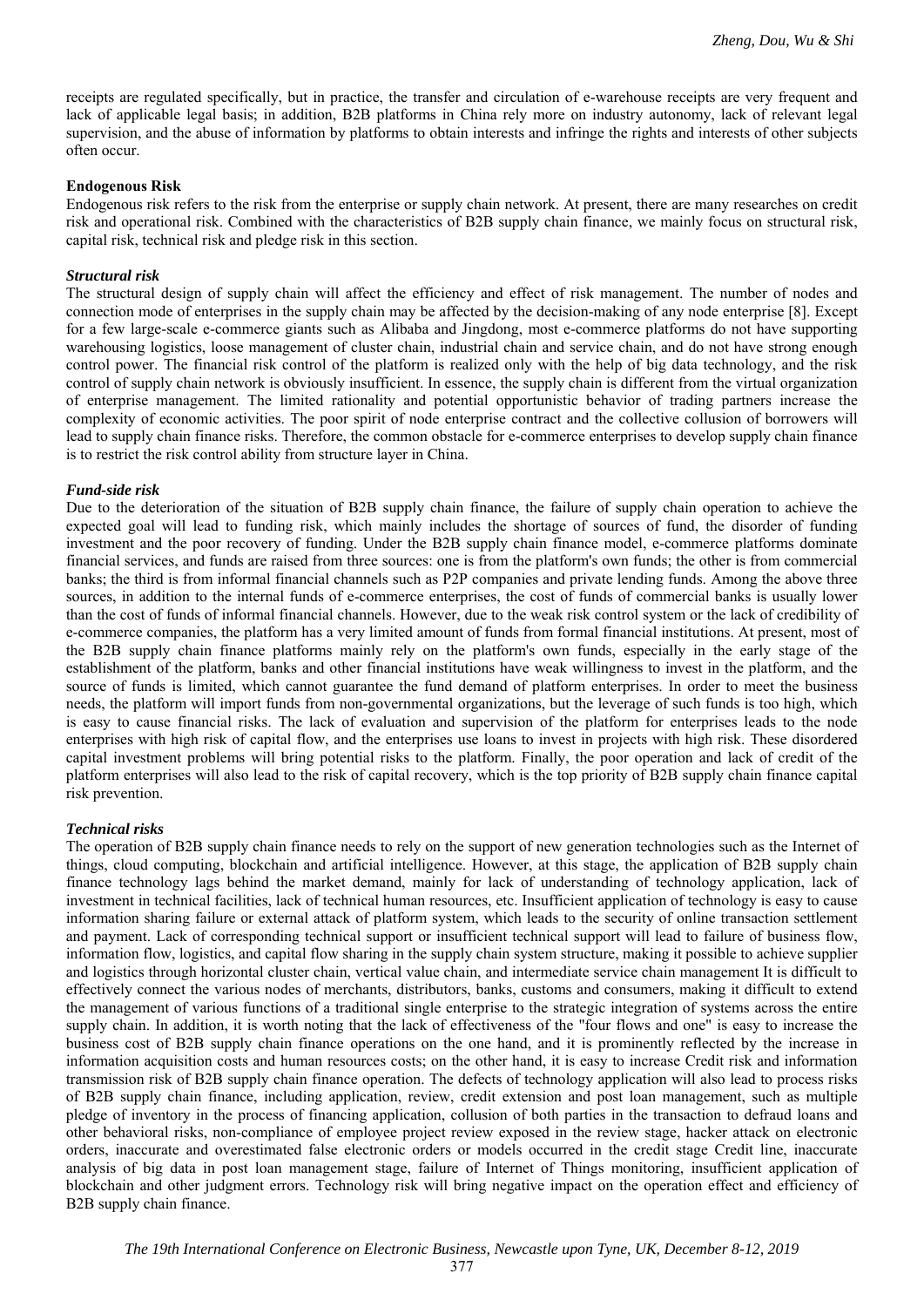# *Risk of pledge*

When an enterprise borrows money from a bank, if the credit level of the financing enterprise is lower than its borrowing amount, it is necessary to use the pledge as a risk compensation to the bank to increase credit for itself. Movable property or right pledge is an important part of supply chain finance activities, and is applied in many supply chain finance scenarios, such as the supply chain finance model based on advance receipts and the supply chain finance based on inventory pledge. With the innovation and development of supply chain finance, pledges have begun to expand from physical assets to intangible assets. Therefore, collateral risk is an important aspect of risk prevention in the B2B supply chain finance. From the perspective of the types of pledged goods, the high-tech products with fast technology upgrading bring great risks. The agricultural products, fresh and other pledged goods are more vulnerable to loss, poor stability, and greater risk of pledge, which requires the platform to carefully select the pledged goods. The evaluation of collateral value is easily influenced by evaluation methods, quality of evaluators, application of evaluation tools, which are all important sources of collateral risk. For example, improper selection of the subject matter in the market-based asset evaluation, excessive cost components in the cost-based asset evaluation, depreciation of the income-based asset evaluation, and lack of the ability of the appraisers to perform the duties will result in an objective valuation of the pledged property. When the market price of the pledge is unstable or even drops, the value of the pledge will decrease. This situation will directly affect the bank's lending quota and lead to risks such as pledged items.

#### **PREVENTION AND CONTROL STRATEGY OF RISK IN B2B SUPPLY CHAIN FINANCE**

In order to promote the efficient landing service of B2B supply chain finance to small and medium-sized enterprises, it is very urgent to put forward the prevention and control strategy for the above built-in and exogenous risks. The idea of risk prevention and control is shown in figure 3.



# **Exogenous Risk Prevention And Control Strategy**

# **D***evelopment of early warning and response mechanism for external environmental risks*

The macroeconomic environment comes from the outside of the enterprise, and its changes will affect most industries. Each participant should construct and maintain a high sensitivity to the economic situation and industry situation, attach importance to the staff with strong risk awareness and risk response ability to act as risk early warning work, hire risk research experts to carry out technical analysis and prediction of risk, and arrange risk prevention and risk stop loss in time. At the same time, B2B supply chain finance platform management team should also have good sensitivity and ability to deal with environmental risks from economic and policy aspects, and formulate a good external environmental risk early warning and response mechanism, not only considering the operating conditions of the cooperative enterprises themselves, but also considering the development stage of the industry or whether it is a policy-supported industry, as well as the overall degree of competition of the industry. Make full use of all kinds of information sources to identify the cooperative objects, exclude the enterprises with great environmental risk, especially when the external environmental risk comes, we can take positive and effective response measures to prevent and control the risk loss.

# *Perfecting the design of relevant legal system*

The complexity of B2B supply chain finance platform structure and the diversity of transaction business lead to the uncertainty of its applicable law, so it is necessary to design and perfect the relevant legal system from the top level. First of all, clear ecommerce platform access standards and related legal responsibilities. E-commerce platform is the leading organization of supply chain finance activities, which is directly related to the security and compliance of B2B supply chain finance platform.

378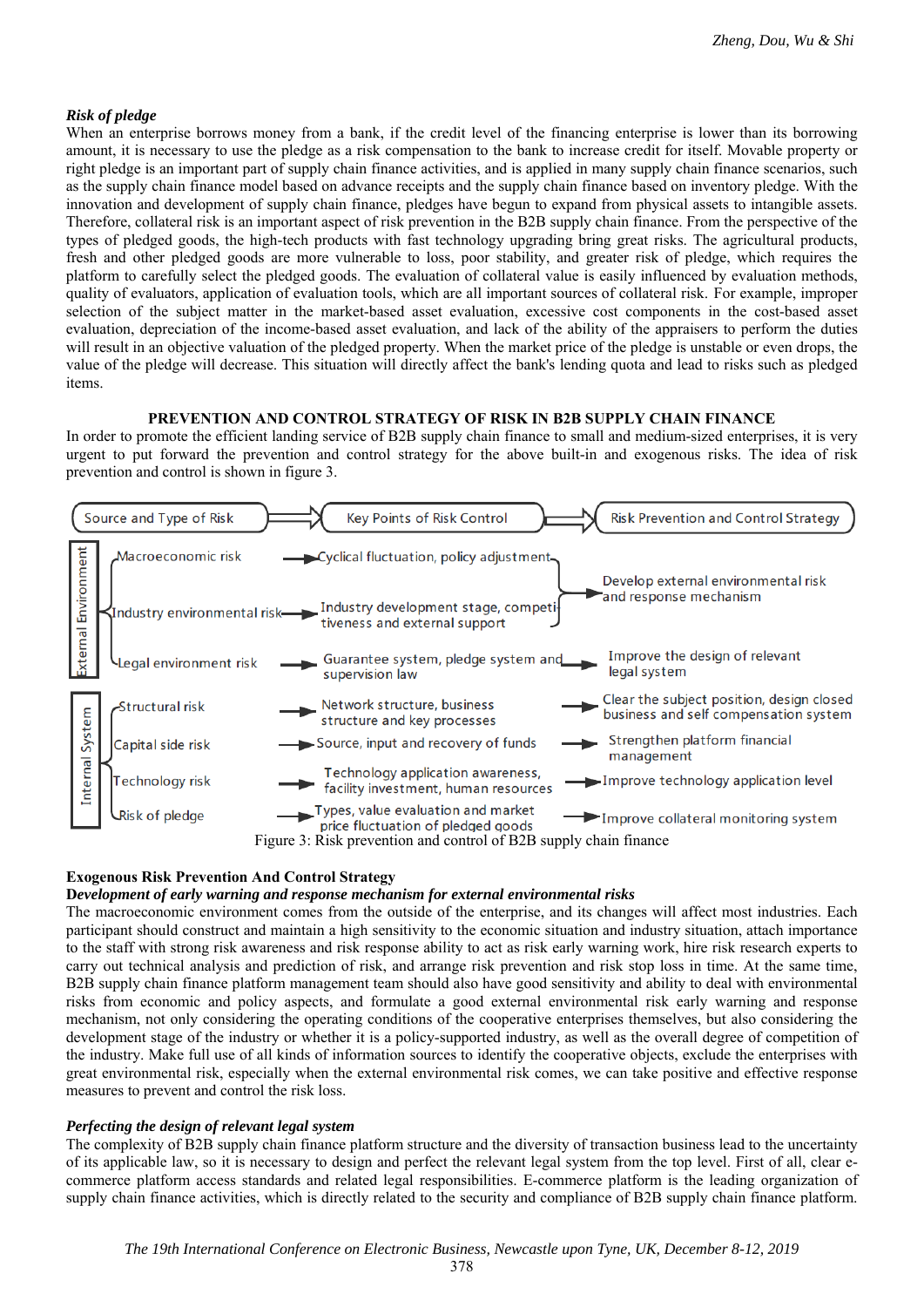It is suggested that the relevant provisions of financial products and services should be added to the early Electronic Commerce Law, and the relevant qualifications and operational requirements of e-commerce enterprises engaged in financial activities should be standardized from a legal point of view. Secondly, we should improve the guarantee laws and regulations. Pledge guarantee is the key to the development of supply chain finance activities. It is suggested that the guarantee Law should be amended and perfected to extend the scope of pledge from early inventory and accounts receivable to intangible assets such as intellectual property rights and carbon rights, so that supply chain finance can be carried out more widely; at the same time, the registration system of chattel pledge should be standardized to prevent the repeated pledge of the same asset to expand the financial risk multiplier, and the order of payment of floating mortgage should be made clear. Third, the establishment of regulatory coordination mechanism. B2B supply chain finance cross-regional, cross-industry characteristics, need different fields of regulatory agencies to coordinate with each other, curb all kinds of violations, and create a good legal environment for B2B supply chain finance.

### **Internal Risk Prevention And Control Strategy**

#### *Scientific design of business process and prevention of network structure risk*

The dominant function of e-commerce enterprises determines their dominant position in the system operation, as well as their initiative and convenience in risk management and control at the structure level. Network structure and business structure are two aspects of supply chain finance structure dimension risk management (Song &Yang, 2018). The risk prevention of the network structure layer requires e-commerce enterprises to lay out the network status of the main participants in the supply chain, ensure that the roles of the main players and the division of labor are clear, and form a stable and effective supply chain finance ecosystem. E-commerce enterprises should also reasonably design the business structure, make each business link connect with each other, guard against all kinds of uncertainties and potential risks, and ensure the return of capital in the process of transferring value-added assets. The non-compliance of time and business flow, false information flow or unstable capital flow may lead to the fault and failure of platform transaction process, which brings huge risk to supply chain finance. In order to control the transaction process risk, e-commerce enterprises should design the supply chain transaction process into a complete closed self-compensation system, so that the transaction risk related to B2B supply chain finance closely matches the corresponding operation process and promote the benign operation of B2B supply chain finance through the coordination and cooperation of "four flows".

#### *Strengthening the financial management of the platform and reducing the risk of capital flow*

The capital flow risk related to B2B supply chain finance activities mainly includes financing risk, investment risk and capital recovery risk. The platform can cooperate with banks to develop new financial products according to the characteristics of enterprises and investment projects, try credit asset securitization financing, or introduce industrial capital. These financing channels have the characteristics of credit guarantee and promotion, and the cost of capital is relatively low, which can reduce the financing risk of the platform. For the prevention of investment risk, respectively from the pre-loan, loan and post-loan three stages of omni-directional monitoring. Before loan, carry out relevant research, understand the credit status, repayment ability and management level of loan enterprises, use digital technology to complete intelligent credit; make use of "four-rate" high-level information sharing platform to supervise and feedback in real time to ensure the compliance of funds; keep track after loan, and adjust the credit line according to the status of the enterprise and the implementation of the project. Finally, according to the self-compensation logic system, we design a closed capital return procedure, and ensure that the income of the loan enterprise repay the loan principal and interest through the intelligent contract, so as to effectively prevent the risk of capital recovery.

# *Improving the level of technology application and preventing the risk of technology*

B2B supply chain finance platform should strengthen technical risk control from three aspects: platform operating system, key point design and establishment of risk database. Firstly, digital technology is fully introduced, data collection, information analysis, early warning prompt, emergency control and other core functional modules are fully introduced, the risk control system of platform operating system is constructed, B2B e-commerce trading system, payment system, logistics system and so on are monitored, and abnormal technical operations are searched and analyzed in time. Secondly, we should comprehensively improve the level of digital technology application at the industrial, financial and service end. We need to standardize the interface of each application end in the platform, make the transaction data information of different participating entities seamlessly connect, and shorten the reaction time of transaction entities in the supply chain flow process. With the advantages of information governance of big data, the visual characteristics of the Internet of Things technology, the de-intermediation of blockchain technology, and peer-to-peer transactions, we can prevent various risks arising from the structure layer, process layer and factor layer of the B2B supply chain finance, Technological innovation realizes the "four flows" effectively running through the horizontal cluster chain, vertical value chain, and each node and transaction process of the intermediate service chain, comprehensively improving the platform's overall risk prevention and control capabilities. Finally, big data, artificial intelligence and other technologies are used to construct the risk case base, collect and accumulate abnormal operation data, classify and collect them into the corresponding database, and match with the standard risk case database data, and constantly improve the risk prevention and emergency treatment plan.

# *Perfecting the monitoring system of collateral and controlling the risk of pledge*

The pledge risk in B2B supply chain finance mainly comes from the choice of pledge variety, the fluctuation of pledge price and the evaluation of pledge value. The platform should improve the collateral monitoring system, be familiar with the